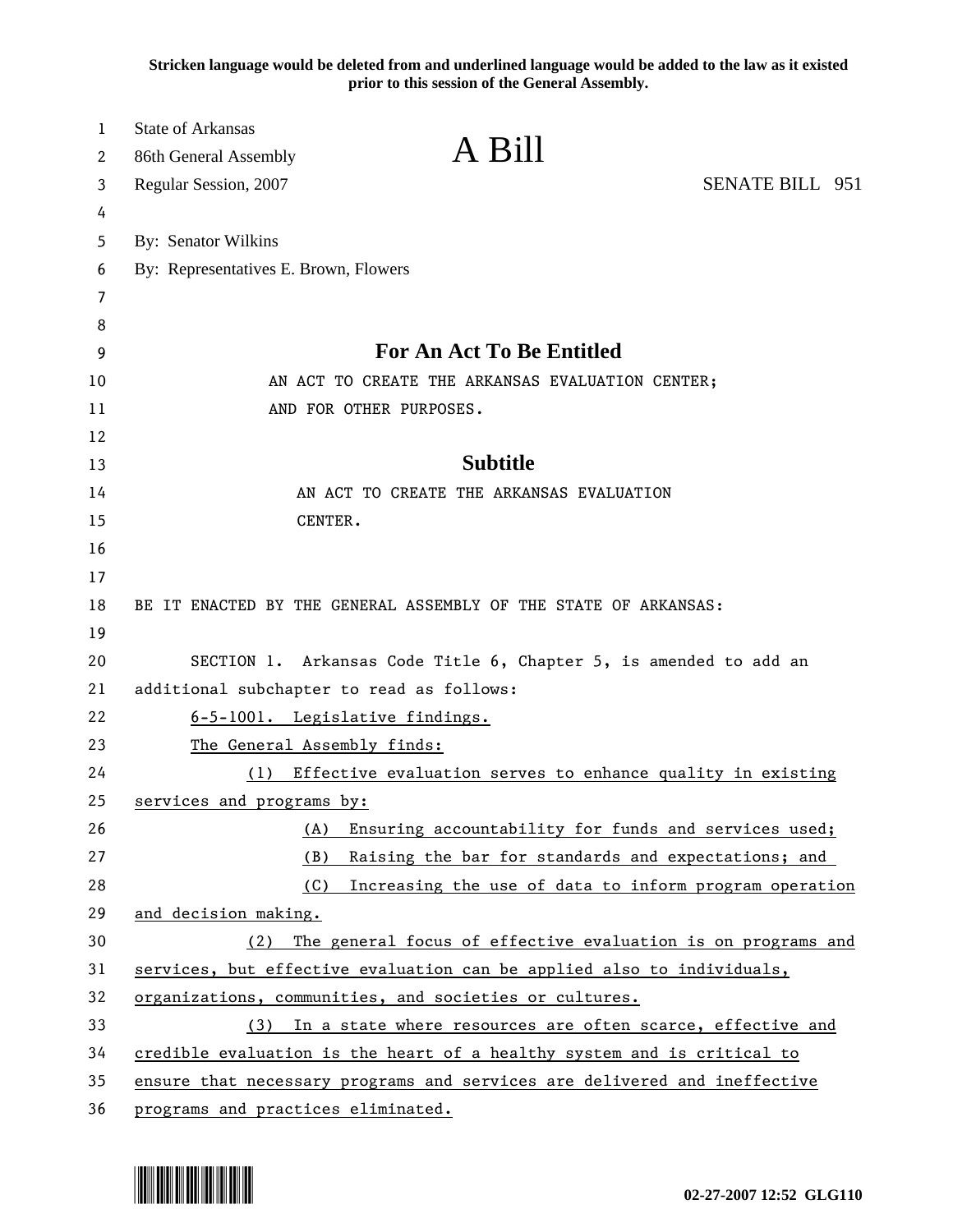| $\mathbf 1$  | To help groups accomplish their objectives, empowerment<br>(4)                |  |  |
|--------------|-------------------------------------------------------------------------------|--|--|
| $\mathbf{2}$ | evaluation and other collaborative forms of evaluation are particularly       |  |  |
| 3            | useful in collaborative endeavors that require complex systems and diverse    |  |  |
| 4            | groups.                                                                       |  |  |
| 5            |                                                                               |  |  |
| 6            | 6-5-1002. The Arkansas Evaluation Center.                                     |  |  |
| 7            | There is established within the Department of Higher Education the<br>(a)     |  |  |
| 8            | Arkansas Evaluation Center to build evaluation capacity in the State of       |  |  |
| 9            | Arkansas by:                                                                  |  |  |
| 10           | Assisting nonprofit corporations in their reporting<br>(1)                    |  |  |
| 11           | processes to their boards, funding agencies, the government, and the public;  |  |  |
| 12           | (2) Expanding the service of evaluation research to nonprofit                 |  |  |
| 13           | corporations in the Arkansas Delta through the provision of data that helps   |  |  |
| 14           | to account for resources and through a service delivery designed to advance   |  |  |
| 15           | the quality of life in the Arkansas Delta;                                    |  |  |
| 16           | Assisting the General Assembly by evaluating the impact of<br>(3)             |  |  |
| 17           | potential and existing legislation; and                                       |  |  |
| 18           | Fulfilling a commitment to fiscal and philosophical<br>(4)                    |  |  |
| 19           | accountability with the people of Arkansas by empowering the University of    |  |  |
| 20           | Arkansas at Pine Bluff to provide nationally-recognized evaluation training.  |  |  |
| 21           | The Arkansas Evaluation Center shall be housed at the University<br>(b)       |  |  |
| 22           | of Arkansas at Pine Bluff.                                                    |  |  |
| 23           |                                                                               |  |  |
| 24           | 6-5-1003. Duties of the Arkansas Evaluation Center.                           |  |  |
| 25           | The Arkansas Evaluation Center shall:<br>(a)                                  |  |  |
| 26           | Contribute to the University of Arkansas at Pine Bluff by:<br>(1)             |  |  |
| 27           | Attracting students to existing courses;<br>(A)                               |  |  |
| 28           | Providing new online and distance learning courses;<br>(B)                    |  |  |
| 29           | and                                                                           |  |  |
| 30           | Serving as a catalyst to stimulate university faculty<br>(C)                  |  |  |
| 31           | to conduct evaluation and research.                                           |  |  |
| 32           | Provide academic training that consists of a variety of<br>(2)                |  |  |
| 33           | modalities, including courses, virtual classrooms, practicum, workshops, and  |  |  |
| 34           | invited speakers;                                                             |  |  |
| 35           | Assist the University of Arkansas at Pine Bluff in offering<br>(3)            |  |  |
| 36           | a series of evaluation-related courses, including qualitative or ethnographic |  |  |